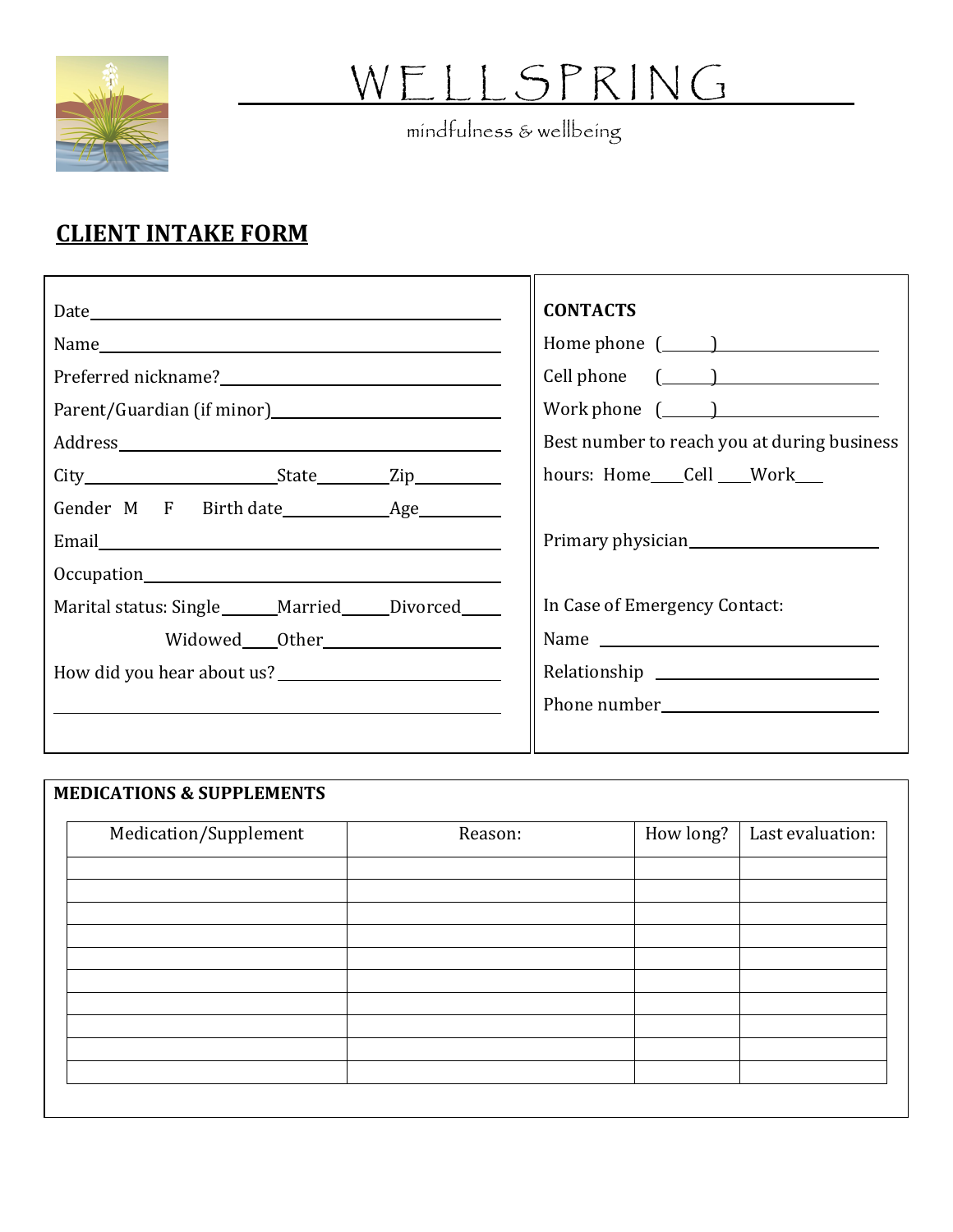## **HEALTH HISTORY**

Please take a moment to carefully read the following information and sign where indicated. If you have a specific medical condition or symptoms, massage/bodywork may be contraindicated.

|         | Y N Have you received a professional massage before? If yes, how often?                                                                                                                                                                           |                                                                                                           |  |  |  |  |  |
|---------|---------------------------------------------------------------------------------------------------------------------------------------------------------------------------------------------------------------------------------------------------|-----------------------------------------------------------------------------------------------------------|--|--|--|--|--|
|         |                                                                                                                                                                                                                                                   |                                                                                                           |  |  |  |  |  |
|         | Y N Are you pregnant? If yes, how far along are you?<br>N Are you pregnant? If yes, how far along are you?                                                                                                                                        |                                                                                                           |  |  |  |  |  |
|         |                                                                                                                                                                                                                                                   |                                                                                                           |  |  |  |  |  |
|         | Y N Do you have any allergies? If yes, please list: _____________________________                                                                                                                                                                 |                                                                                                           |  |  |  |  |  |
|         |                                                                                                                                                                                                                                                   | Y N Do you like essential oils?                                                                           |  |  |  |  |  |
|         | In general, what type of pressure do you prefer? (please circle) Light / Medium / Deep                                                                                                                                                            |                                                                                                           |  |  |  |  |  |
|         |                                                                                                                                                                                                                                                   | Are there areas you DO NOT wish to receive therapeutic massage? _________________                         |  |  |  |  |  |
|         | Are you wearing: Y/N Contact lenses? Y/N Dentures? Y/N Hearing aid? Y/N Other                                                                                                                                                                     |                                                                                                           |  |  |  |  |  |
|         | How would you describe your overall stress level? (please circle) Low/ Moderate/ High<br>Comments                                                                                                                                                 |                                                                                                           |  |  |  |  |  |
|         | How do you think it has affected your health? (please circle) Muscle tension/ Anxiety/ Insomnia/<br>Please indicate the following use with: H- heavy, M- moderate, L- light, or N- none<br>Alcohol______Caffeine______Tobacco_______Sugar________ |                                                                                                           |  |  |  |  |  |
|         |                                                                                                                                                                                                                                                   |                                                                                                           |  |  |  |  |  |
|         |                                                                                                                                                                                                                                                   | How much water do you consume each day? Less than 1 Liter _____ 1 Liter _____ 2 Liter ______ Other ______ |  |  |  |  |  |
|         |                                                                                                                                                                                                                                                   | How many hours do you sleep each night? ______ Do you sleep on your: Side_____ Back_____ Stomach____      |  |  |  |  |  |
|         |                                                                                                                                                                                                                                                   |                                                                                                           |  |  |  |  |  |
|         |                                                                                                                                                                                                                                                   | Reason for today's visit                                                                                  |  |  |  |  |  |
|         |                                                                                                                                                                                                                                                   | If you have an injury or condition you want addressed today, when and how did your symptoms begin?        |  |  |  |  |  |
|         |                                                                                                                                                                                                                                                   | Does it interfere with: Work_______Sleep__________Daily routine__________Recreation________________       |  |  |  |  |  |
|         |                                                                                                                                                                                                                                                   |                                                                                                           |  |  |  |  |  |
|         |                                                                                                                                                                                                                                                   |                                                                                                           |  |  |  |  |  |
|         |                                                                                                                                                                                                                                                   | Please check all that apply:                                                                              |  |  |  |  |  |
| $\circ$ |                                                                                                                                                                                                                                                   | Recent injury or accident: whiplash/sprain/bruise/other                                                   |  |  |  |  |  |
| $\circ$ | Skin condition: fever blister/herpes/rash/warts/hives/skin cancer/other                                                                                                                                                                           |                                                                                                           |  |  |  |  |  |
| $\circ$ | Foot or toenail fungus: athletes foot/yellow toenails/red or cracked skin/other                                                                                                                                                                   |                                                                                                           |  |  |  |  |  |
| $\circ$ |                                                                                                                                                                                                                                                   | Joint problems: stiffness/ arthritis/ TMJ/ tendonitis/ bursitis/ other ____________________________       |  |  |  |  |  |

- o Bone condition: osteoporosis/ fracture/ other
- o Circulatory condition: high blood pressure/ low blood pressure/ varicose veins/ blood clots
- o Lymphatic condition: swollen gland/ nasal congestion/ lymph edema
- o Nerve condition: numbness/ tingling/ sharp-shooting pain/ sciatica/ other
- o Circle any of the following that apply: AIDS- HIV/ Cancer/ Contagious Disease/ Depression/ Diabetes/ Epilepsy/ Fibromyalgia/ Frequent headaches/ Heart condition/ Hepatitis/ Herniated disc/ Lupus/ Migraines/ Multiple sclerosis/ Parkinson's disease/ Stroke/ Other